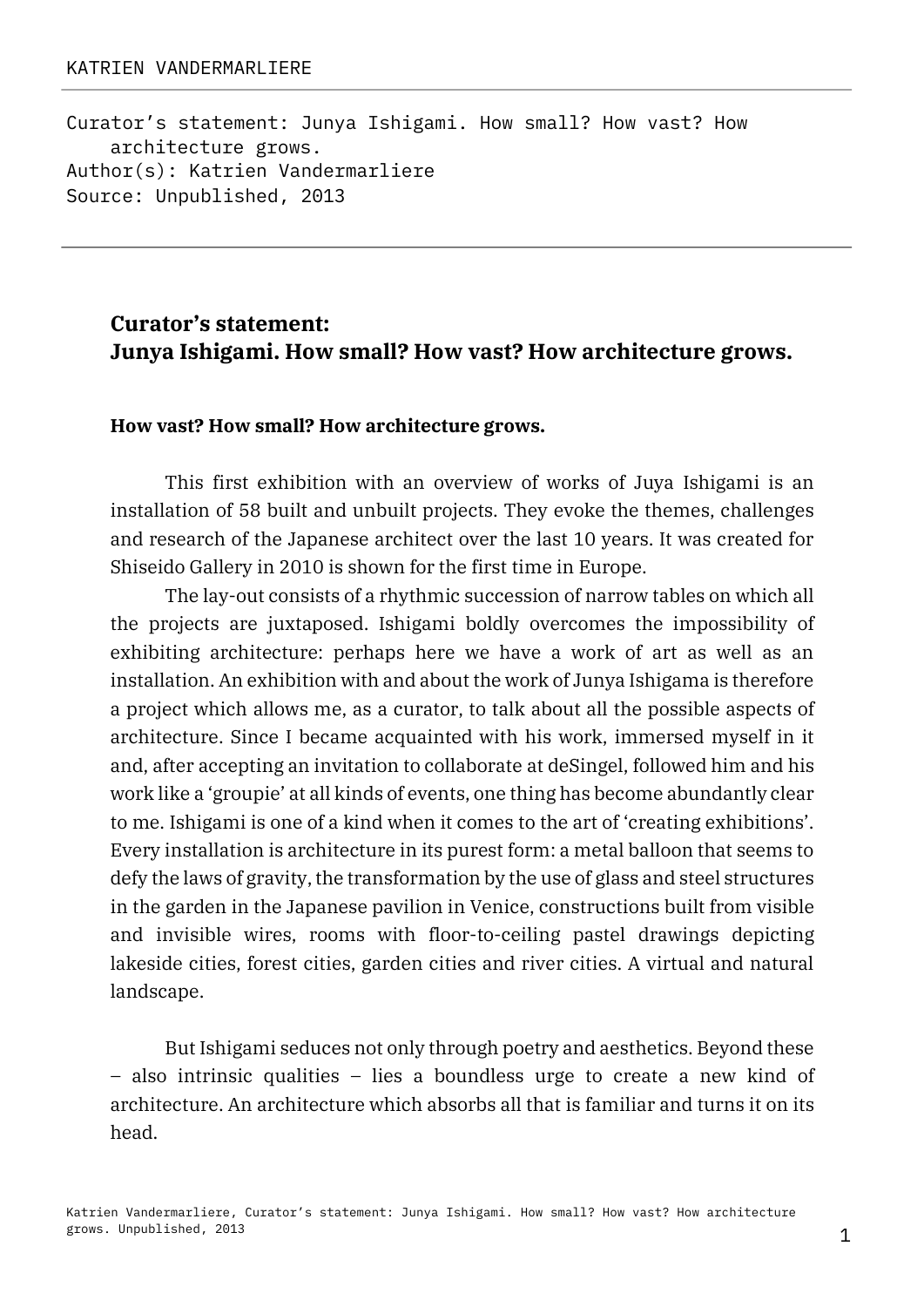The ingredients, inspiration and methods used by Ishigami to accomplish this are well-known, but he also makes a new and unknown combination. On the occasion of this opening I would like to describe a number of these familiar ingredients. For me, they are the main motives for exhibiting this work.

#### **1. Relationship between nature and architecture**

For a decade or more, the world of architecture has been plagued by a populist and deceptive debate on naturalness and sustainability. Don't get me wrong, this is a legitimate point. But unfortunately it has not led to a drastic approach within architecture, nor has it been a catalyst for new inspiration or imagination. Maybe because they were fuelled by well-intended but not always sincere ideas. Ishigami, by contrast, takes us through a world of wonder, physics, aerodynamics, and every possible natural science into the unknown and endless world of the phenomenon that is nature.

Natural properties in all their facets are the source behind his every study. Take, for example, the concept of a 'constellation' and how an abstract star-filled sky becomes a tool for people, a narrative, a symbol. It is an abstract and undefined something in nature that has a positive impact on people. This inspires Ishigami. The constellation of starry skies underlay his decision to design 308 randomly positioned load-bearing columns in a workplace.

Nature is not a pose, nor is it a selling point; it's about creating conditions that invoke naturalness, which in turn awakes all your senses.

Ishigami himself has this to say about it: "*A quality of nature is that it is governed by certain rules which at the same time we're never really aware of. … I am interested in creating something that would merge into this normalcy that surrounds us*".

It is probably not Ishigami's main intention, but his different relationship to nature makes a serious statement about how humans and nature relate to one another. After all, man is just as fragile a part of that physical world; he is born, lives, changes and disappears only to begin again as part of an eternal cycle. What can be felt here is the very fragility of nature and of mankind itself. Mankind that is and continues to be conditioned by the natural.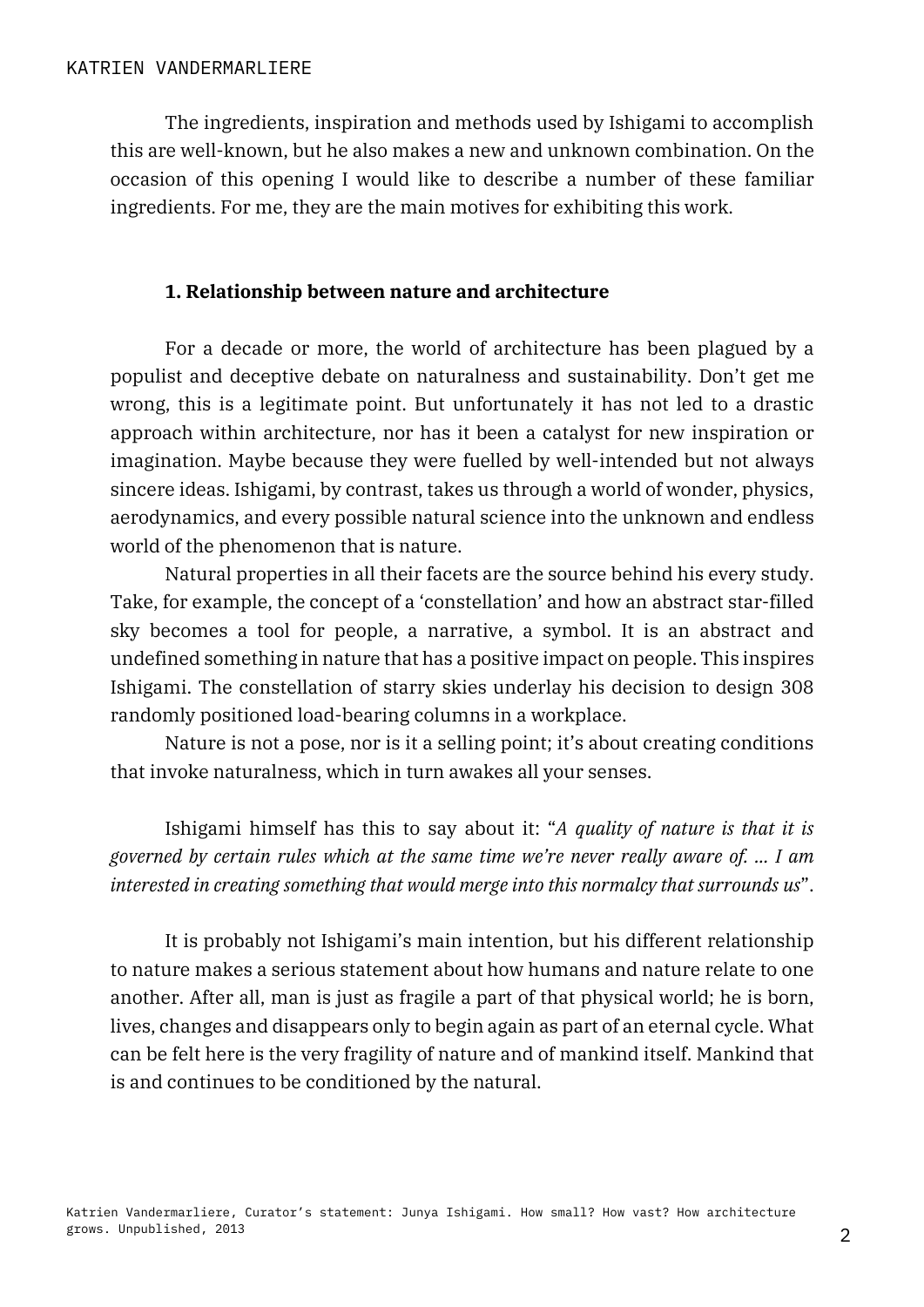#### **2. Ishigami makes new space**

Anyone familiar with the work of recent Japanese architects will know about the research carried out by Toyo Ito and SANAA into what they call '*blurring space*'. The library in Sendai by Ito and the Rolex Research Centre in Lausanne by SANAA are the key projects for this research. What these two architects started has become astoundingly self-evident in Ishigami's work. The blurring space has become an ambiguous space, which no longer has any visible identifiable boundaries. They appear to be spaces without geometry. The specific nature and hierarchy of passages, the typical components of a building are abandoned, and everything is without hierarchy. Furthermore, the juxtaposition does not lead to disarray, but rather to a spatially rich experience. There is a natural hierarchy like trees in a forest indicating where there is more light, or where there is a path. There is no doubt that Ishigami is using this to completely undermine our currently prevailing buildings and their classical typological features. It is the inevitable consequence of his quest for an ambiguous space.

The workshop for the Kanagawa Technology Institute near Tokyo is the first project in which Ishigami succeeds in expanding on this idea. Ishigami says about the design of this large open space: "*I was beginning to think there could be a flexibility that results when the plans or other different factors remain in effect, from simply softening and blurring their boundaries. Through this thinking my interest shifted. I became interested in finding a way to design space somehow free of geometry or any rules. I imagined this could lead to a new universality in space*".

Two other examples of research in which new space and typology are related are:

1.'Bath Studies' where he examines how the bathing ritual could offer more comfort and pleasure in daily life, not in terms of ease of use but in terms of how we can fundamentally live our life differently.

2. In the design for a narrow terraced house he introduces a narrow 'slice of nature' that he roofs over, creating an indoor-outdoor climate. Space as a vertical piece of furniture, so that each space is part of this adjoining garden. In his quest for the conditions of a fuller experience, Ishigami abandons the established order. The result of blurring space is the undermining of traditional typology in architecture and the creation of new space.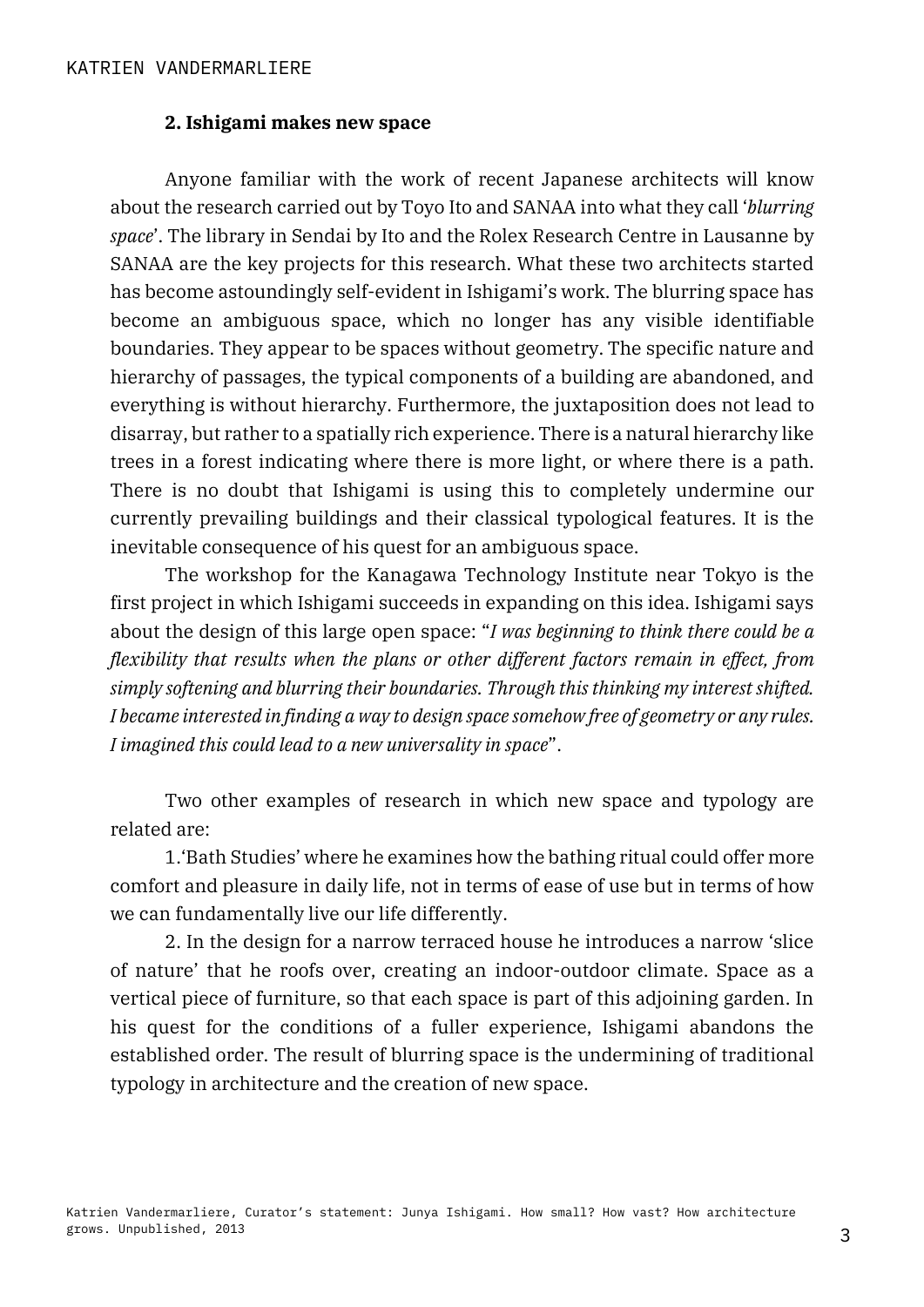### **3. Construction and engineering**

Ishigami's designs do indeed stem from poetic thought and the motivation to make a new kind of space; and a number of them have in fact been built. These finished projects are characterised by the far-reaching research into building and engineering itself. (After all, his previously mentioned motives should, by means of technology, preferably lead to an actual object, building and/or space.) If you take a closer look at the handful of publications about Ishigami, you get an account of months of collaboration between Ishigami and his engineer Jun Sato, who pushes constructive logic to the extreme for every design, or overturns certain forms of logic in order to come up with surprising and new solutions.

This was already the subject of his first commission for a series of tables for a restaurant. Tables with a top 4.5 mm thick, as thin as a piece of paper, made of aluminium and covered with a 3mm layer of veneer. Normally speaking the table top and legs would bend under the weight of the top. "*The structural analyses for each table calculated the extent of deflection. Then pre-emptive curvatures were generated against the direction of exceptional deflection, not only in the top but likewise in the legs. So, once it is set down on the floor, this structure, which lies with cambers in several directions, suddenly stands upright and level with its own weight*".

"*As I designed these tables I wanted their structure to be a mystery. The more discreet the better. The tables are exceptional in structure, but I assumed that people using them would enjoy them much more when not made aware of any underlying structural principles, when the resulting effect just feels natural*".

#### **4. A manifesto or visionary?**

Junya Ishigami's limited oeuvre has the power and radicalism of a manifesto. And manifestos need fertile ground: as a starting point, as humus and as a background to work against. Manifestos emerge against a background of solutions that fail or no longer appeal. Manifestos attempt to provide the answers to new questions, new challenges and a new zeitgeist.

This belief in a visionary and utopian architectural project is a familiar concept in twentieth-century Japanese architecture because of the Metabolism group. Metabolism was a 'techno-utopia'. Maybe Junya Ishigami represents a 'nature-utopia'?